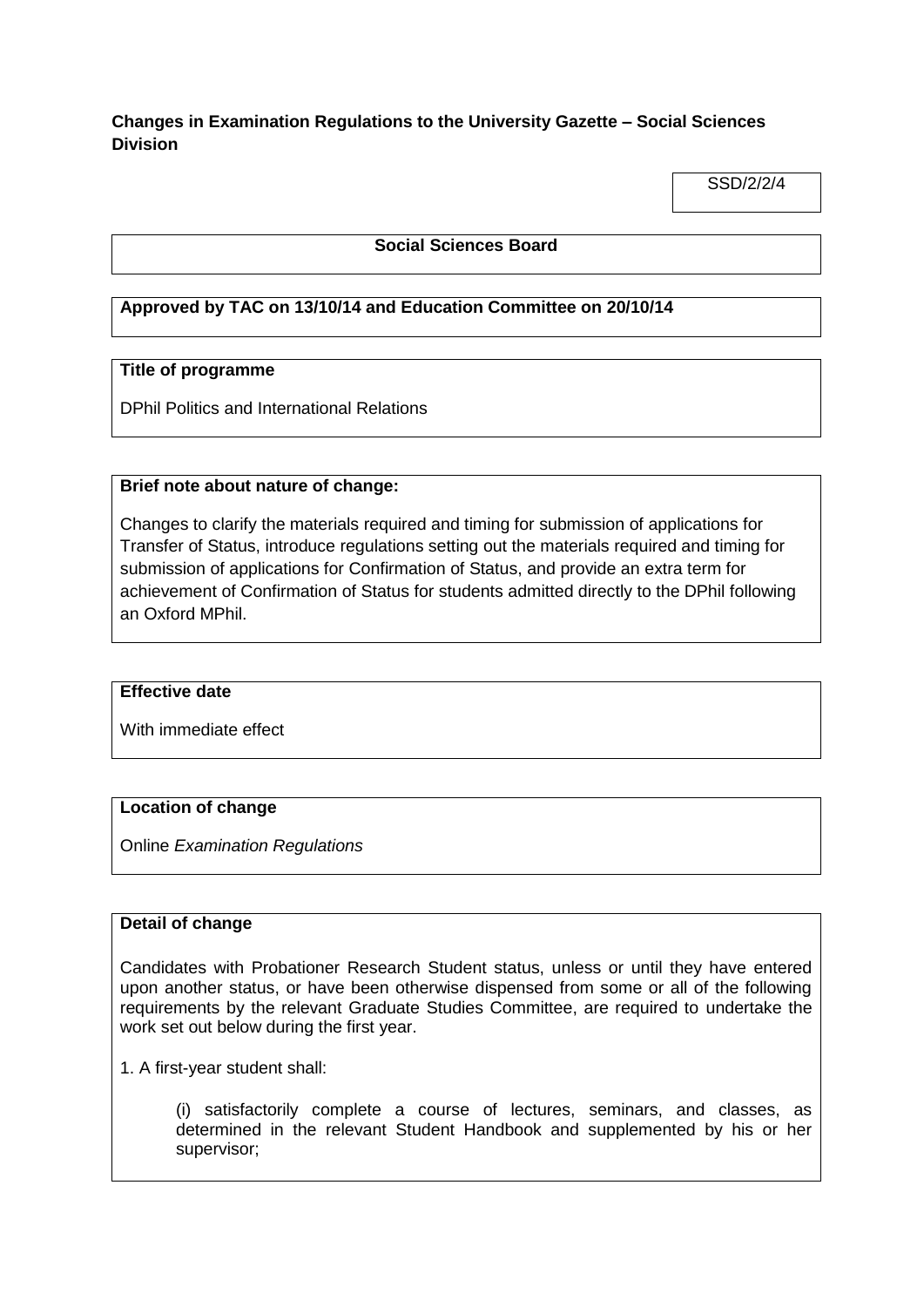(ii) satisfactorily complete a course of research methods training, as determined in the relevant Student Handbook and supplemented by his or her supervisor and/or by the relevant Director of Research Training.

2. Applications for transfer from Probationer Research Student status to D.Phil. or M.Litt. status must be submitted in accordance with the requirements in the relevant Student Handbook. Applicants in their fourth and final term of Probationer Status must submit their completed application including all written work not later than 5 p.m. on the Friday of sixth week of that term, except in Trinity Term when the accompanying written work must be submitted no later than 5 p.m. on the last Friday in August.- Students unable to meet these deadlines may apply for up to two terms of deferral of transfer of status. In addition to satisfying the above requirements (i) and (ii), the transfer of status application must include two copies of an outline of the proposed research topic and two copies of the written work all as specified in the relevant Student Handbook. The relevant Graduate Studies Committee will appoint two assessors. Upon receiving the report of the assessors, the GSC will then decide whether to approve the transfer. In the case of applications to transfer to D.Phil. status where the committee does not so approve, it may authorise an extension of time of one term in order to allow the candidate to resubmit at a later date. (but before the end of the sixth term after admission to Probationer Research Student status), or alternatively approve a transfer to M.Litt. status.

3. Candidates whose applications for transfer of status are not successful may, with the approval of the relevant Graduate Studies Committee, submit revised proposals within their first six terms of Probationer Research Student status.

3. Applications for confirmation of D.Phil. status must be submitted in accordance with the requirements in the relevant Student Handbook. Applicants in their ninth term must submit their completed application including all written work not later than 5 p.m. on the Friday of sixth week of that term, except in Trinity Term when the accompanying written work must be submitted no later than 5 p.m. on the last Friday in August. Students unable to meet these deadlines may apply for up to three terms of deferral of confirmation of D.Phil. status. The confirmation of status application must include two copies of the written work - all as specified in the relevant Student Handbook. The relevant Graduate Studies Committee will appoint two assessors. Upon receiving the report of the assessors, the GSC will then decide whether to approve confirmation of D.Phil. status. In the case of applications to confirm D.Phil. status where the committee does not so approve, it may authorise an extension of time of one term in order to allow the candidate to resubmit.

4. Students admitted directly to D.Phil. status having completed an Oxford M.Phil. and whose M.Phil. thesis was in the same broad field as the D.Phil. research proposal must confirm D.Phil. status within ten terms as a graduate student, inclusive of time spent on the M.Phil. Applications for confirmation of D.Phil. status must be submitted in accordance with the requirements in the relevant Student Handbook. Applicants in their tenth term must submit their completed application including all written work not later than 5 p.m. on the Friday of sixth week of that term, except in Trinity Term when the accompanying written work must be submitted no later than 5 p.m. on the last Friday in August. Students unable to meet these deadlines may apply for up to two terms of deferral of confirmation of D.Phil. status. The confirmation of status application must include two copies of the written work all as specified in the relevant Student Handbook. The relevant Graduate Studies Committee will appoint two assessors. Upon receiving the report of the assessors, the GSC will then decide whether to approve confirmation of D.Phil. status. In the case of applications to confirm D.Phil. status where the committee does not so approve, it may authorise an extension of time of one term in order to allow the candidate to resubmit.